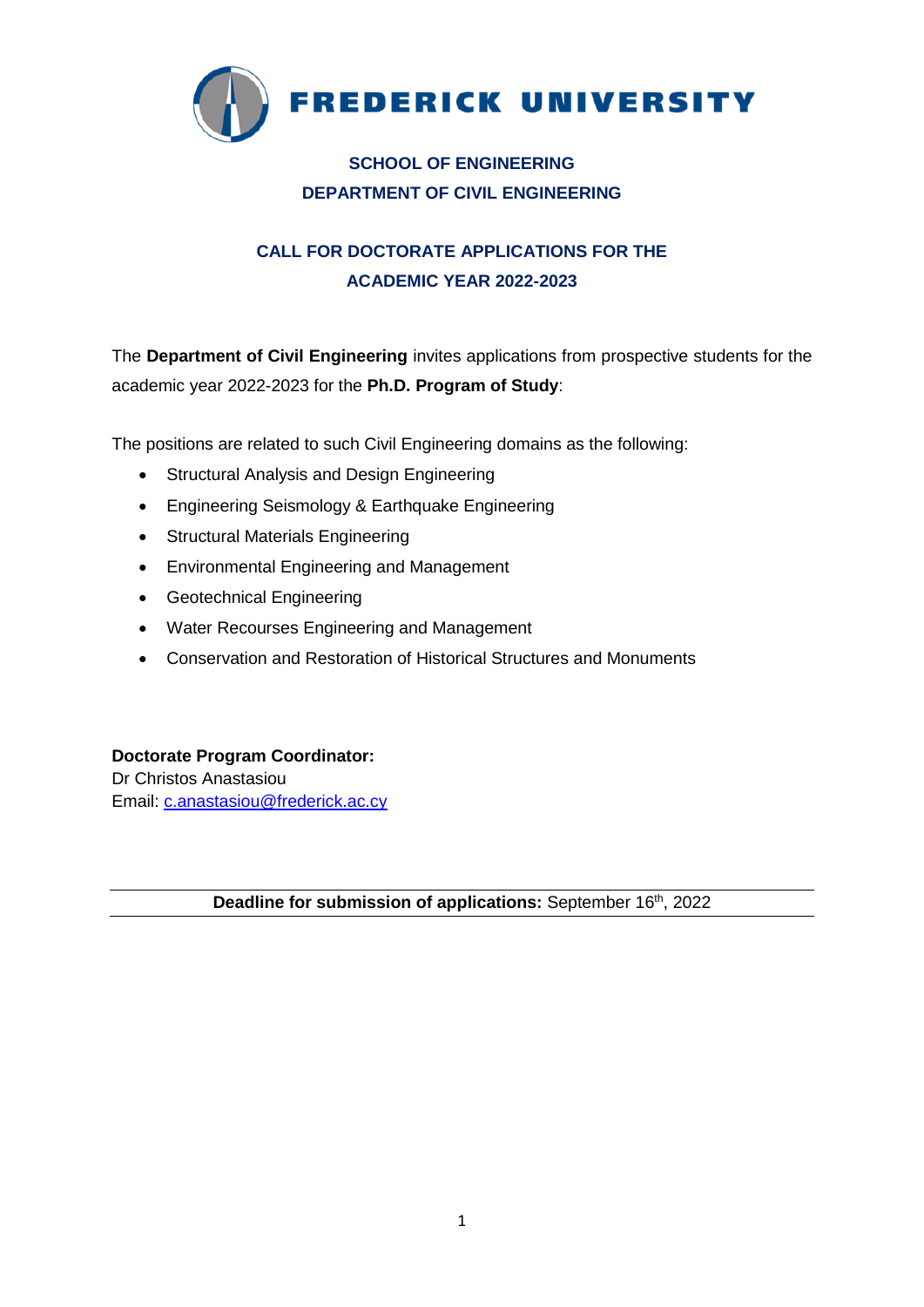### **Admission Criteria**

Eligible applicants must hold a relevant Master's degree. The PhD Program is based on the European Credit Transfer and Accumulation System (ECTS). The award of the PhD degree requires the completion of 180 ECTS. Very good knowledge of English is required of all candidates.

For more information visit the University's Web site [\(HERE\)](http://www.frederick.ac.cy/doctoral/).

## **Application Procedure**

Prospective students must apply, through the University's Admissions Office, by **September 16th , 2022.**

The application material must include the following items:

- A **cover letter,** addressed to the Doctoral Program Committee of the Department of Civil Engineering, clearly stating the graduate degree the candidate wishes to apply for.
- A completed **application form**, which can be obtained from either the University's Admissions Office or electronically [\(HERE\)](http://www.frederick.ac.cy/fu_documents/application_form.pdf).
- A **Curriculum Vitae** indicating the candidate's education, academic and research experience, pertinent professional experience, any publications, awards, etc.
- A short **statement** (maximum of 600 words) stating the reason the candidate wishes to join the Program, the candidate's professional and research experience and future goals.
	- $\circ$  The statement should clearly state the broad research area that the student is interested in. The stated area should be within the listed areas of interest in the current call.
- Two **letters of recommendation** from academic advisors and/or professional supervisors.
- Copies of up to three **representative publications**, if any.
- Copies of all **degrees and transcripts**.
- Copies of any other **supporting material**, such as certificates, or awards.
- **Proof of English language proficiency**, such as TOEFL or IELTS.
	- $\circ$  Candidates who have completed an undergraduate or graduate program of which the instruction language was English, satisfy the proof of English language proficiency requirement.
- The application material submitted must be in English.

## **Candidates who meet all the admission criteria may be invited to interview.**